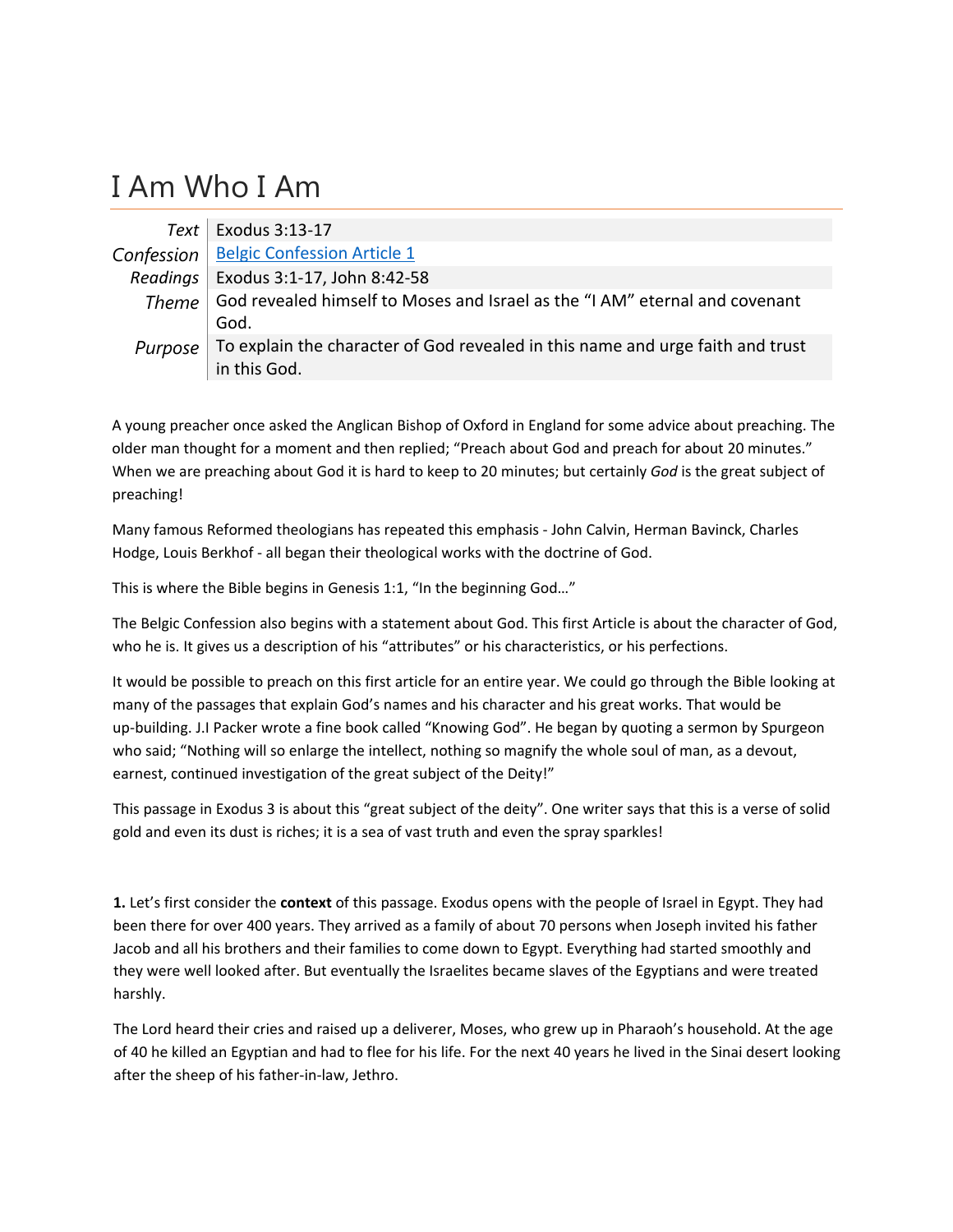One day he led his flock into the southern tip of the peninsula in the region of Mount Sinai, a lonely and desolate area full of jagged mountain peaks. He was looking for grass in the fertile valleys.

Then God spoke to him from a burning bush!

The previous revelation of God recorded in the Bible was when God spoke to Jacob and told him to go *down* to Egypt. Now, more than 400 years later, God appeared to Moses to tell him to bring his people *out* of Egypt.

This was the first time Moses had heard the Lord or met him. It is difficult to put ourselves back in this situation but we need to realise that Moses knew very little about the Lord – probably only what his mother had told him.

Understandably, he has a few doubts and questions. First he objected, "Who am I, that I should go to Pharaoh and bring the Israelites out of Egypt." (verse 10) Then he asked; "Suppose I go to the Israelites and say to them, 'The God of your fathers has sent me to you,' and they ask me, 'What is his name?' Then what shall I tell them?" (verse 13)

2. God responded with **an explanation** of his name that is broad and deep in its meaning.

People sometimes ask; "What's in a name?" If you lived in biblical times you would answer, "Everything!" Names were very important. Your name said something about your character, or birth, or task or position. For instance, Moses means "draw out"; Samuel means "heard of God"; Jesus means "God saves".

a. God responded to Moses, "**I AM WHO I AM**. This is what you are to say to the Israelites, '**I AM** has sent me to you."

This is one of God's names, and all his names reveal something about him. This name tells us that he is **a person**; that he exists, that he is. Francis Schaeffer wrote a book about God titled, "He is There and He is not Silent".

The Bible simply assumes the existence of God - it does not try to prove this or argue it. Genesis 1:1 says; "In the beginning God..."

There are, of course, some who don't believe there is a God; we call them atheists. And there are others who aren't sure if there is a God or not, they don't know and aren't prepared to commit themselves; we call them agnostics.

Moses, however, did not have any doubts about the existence of God; he knew God was right there! He also knew that God was not dependant on anyone or anything and that he was the source and origin of all life. He accepted God as the "I AM".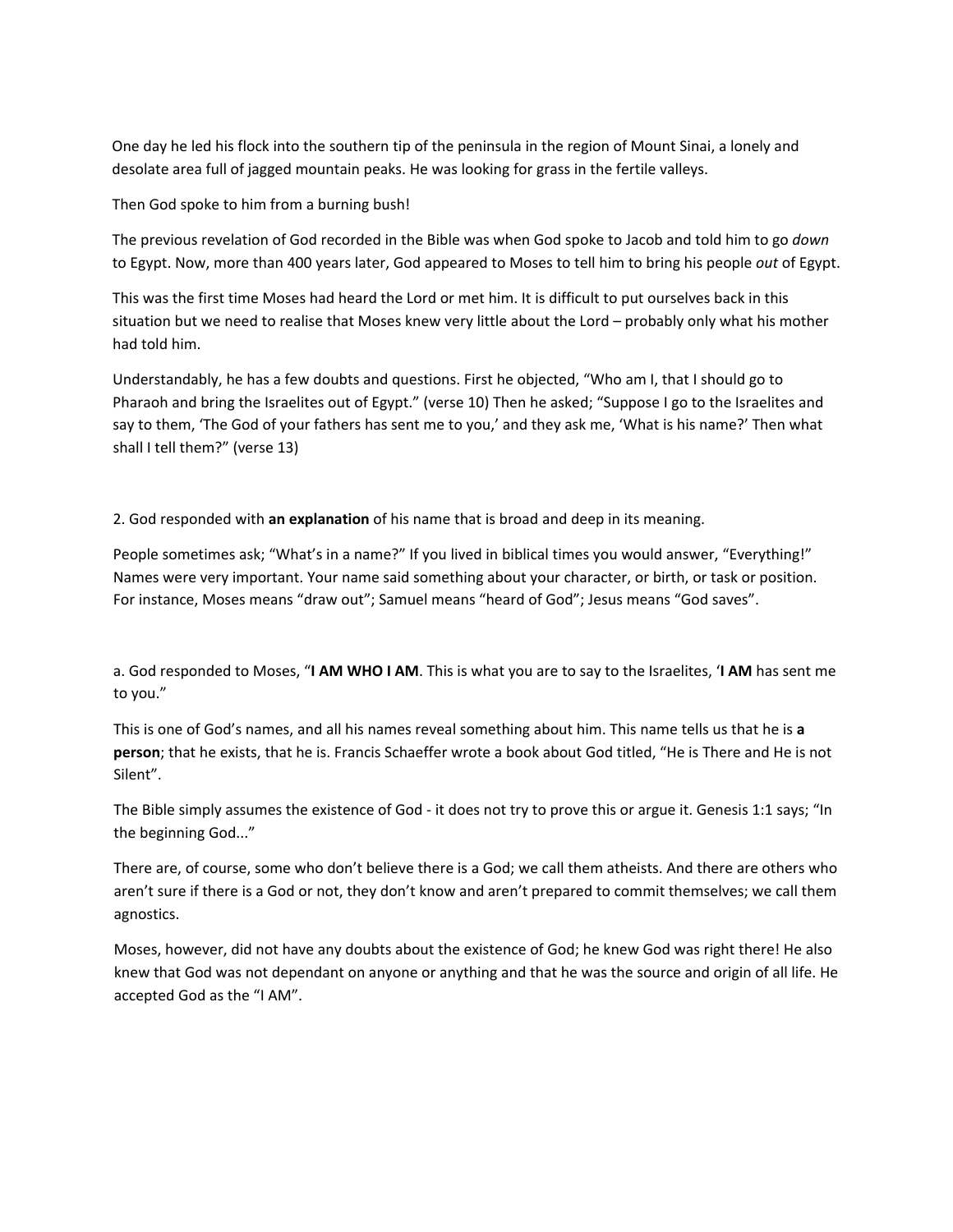b. Then God said to Moses, "The **LORD**, the God of your fathers – the God of Abraham, Isaac and Jacob, has sent me to you." (v 15) This describes our **Covenant God.**

LORD, written in capital letters in our English Bibles, translates the Hebrew word Yahweh. "I Am" and "Yahweh" are closely connected because they are both different forms of the verb "to be". When God speak about himself he says, "I AM"; when we speak about God we say "He is", Yahweh, the LORD.

LORD describes our covenant God in his relationship with us his people. God has promised, "I will be you God and you shall be my people." This is the central covenant promise.

This is the God of Abraham, Isaac and Jacob. He assured Moses and his people Israel that he had not forgotten about them, even 400 years later.

God is still our covenant God today; he makes an agreement with us and our children and our grandchildren; he extends his promises to us from one generation to the next. He reaches down to us in our sin, out to us in our need, and draws us to himself in love. He is Yahweh, the LORD, our covenant God.

c. When God described this name, LORD, to Moses he said, "This is my name forever". (v 15b) This teaches us that God is **eternal.**

He never began to be and he will never cease to be. He does not experience growth or age. He is not a God who is becoming or in process. He is not a God who existed in the past but who has died.

No, he is eternal. He has no beginning and no end. He is the Alpha and the Omega, the Beginning and the End, the First and the Last. He has always been in the past and he will always be in the future. He is our eternal God; Yahweh, the LORD, is his name forever.

d. This name also tells us that he is **faithful.**

The Belgic Confession describes him as "immutable", which means unchanging.

All things on earth change – flowers wither, grass dries off, buildings crumble, steel rusts, wood rots, silver tarnishes ‐ but God the Creator is unchanging.

People also change. Some are very moody ‐ you aren't sure from one day to the next how you will find them ‐ in a good mood or a bad one! God is not moody; he is consistent; he is "the same, yesterday, today and forever."

The Bible expresses this as God's *faithfulness.*

40 years after this revelation from God Moses said to the people of Israel; "Know therefore that the LORD your God is God; he is the faithful God, keeping his covenant of love to a thousand generations of those who love him and keep his commands." (Deuteronomy 7:9)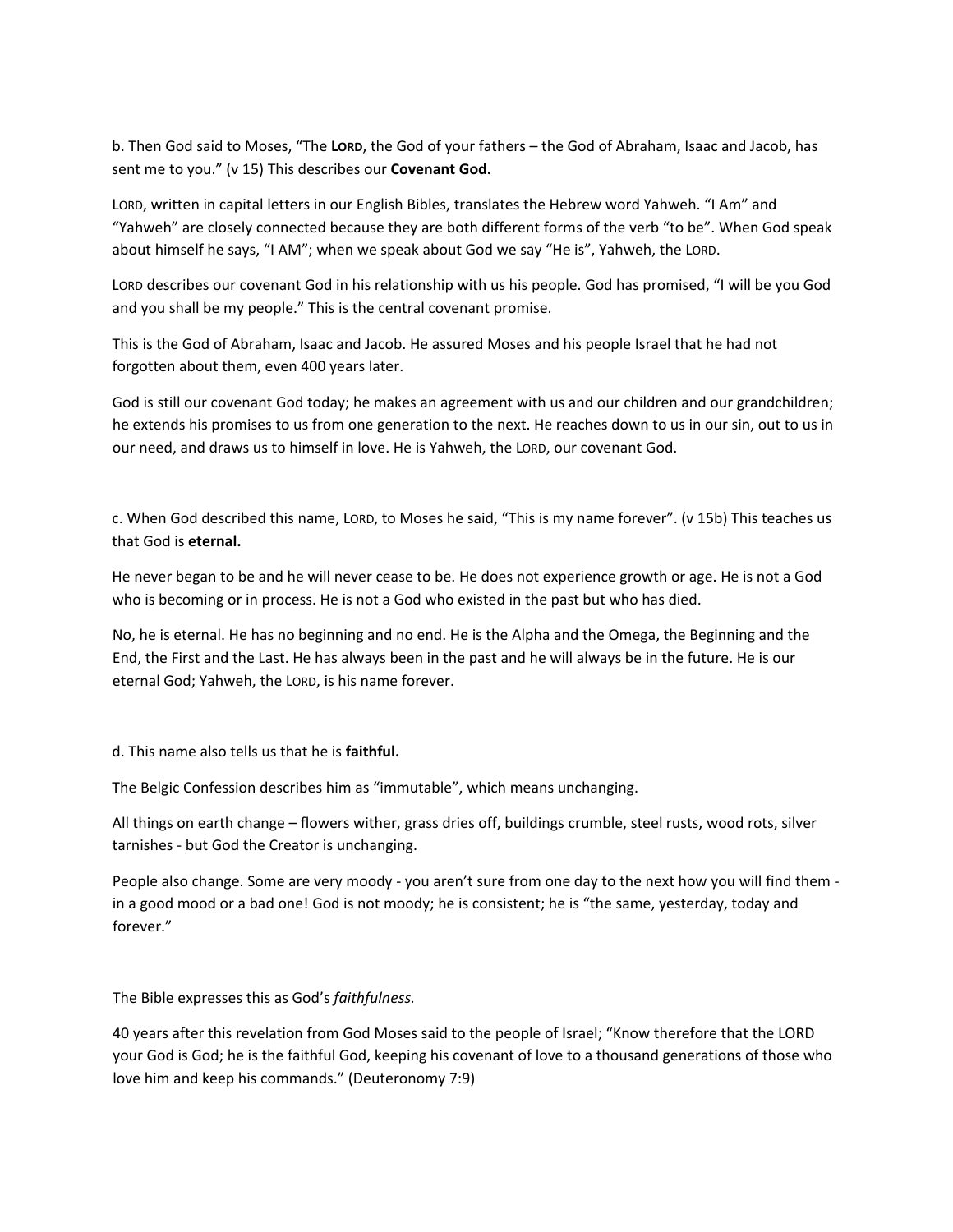And 1000 years after that God spoke to his people through the prophet Malachi (around 400BC) and said; "I the Lord do not change. So you, O descendants of Jacob, are not destroyed." (Malachi 3:6). They were not destroyed because God was faithful to his promises and continued to forgive them and show them mercy.

God is the same today in his relationship with us. He will keep his promise to be our God, to be with us, to lead and guide us by his word and Spirit, to give us wisdom, to forgive us, to grant us that peace that transcends all understanding, to grant us an inheritance in heaven, to give us the crown of righteousness on that last day! God is faithful.

"I AM" describes God as a person, he exists, he is.

LORD describes the Covenant God who is eternal and faithful to all his promises.

By these names, and many others, God revealed himself to Israel, and he reveals himself to us. This means we can know who God is. Each of his names reveals another aspect and characteristic of who he is; he is Almighty, our Father, our Shepherd, the Mighty One, the Lord of Hosts, God Most High, our Saviour.

e. God has revealed himself to us in the Bible, through his names; but he has revealed himself even more clearly to us through his Son, the **Lord Jesus Christ**.

The writer of Hebrews wanted the early Christians to realize how much better the New Covenant was than the Old one and he began his letter with these words;

"In the past God spoke to our fore‐fathers at many times and in various ways. But in these last days he has spoken to us by his Son, whom he appointed heir of all things and through whom he made the universe." (Hebrews 1:1‐2) Jesus was and is the climax and fullness of God's revelation.

In his gospel the apostle John wrote about Jesus; "The Word became flesh and made his dwelling among us. We have seen his glory, the glory of the One and Only, who came from the Father, full of grace and truth." (John 1:14)

And the apostle Paul wrote to the Philippians about "Christ Jesus: Who, being in very nature God, did not consider equality with God something to be grasped, but made himself nothing, taking the very nature of a servant, being made in human likeness." (Philippians 2:6f)

Jesus came as the promised Messiah and he was the full and complete revelation of God. He came to explain God and make him known. He could do this because he was God himself; he was the Word who had been there from the beginning. This is why he could say to the Jews; "Before Abraham was born, I Am." (John 8:58) With that statement he identified himself completely and full with God himself. This is why the Jews wanted to stone him; they recognized that he had claimed to be God himself!